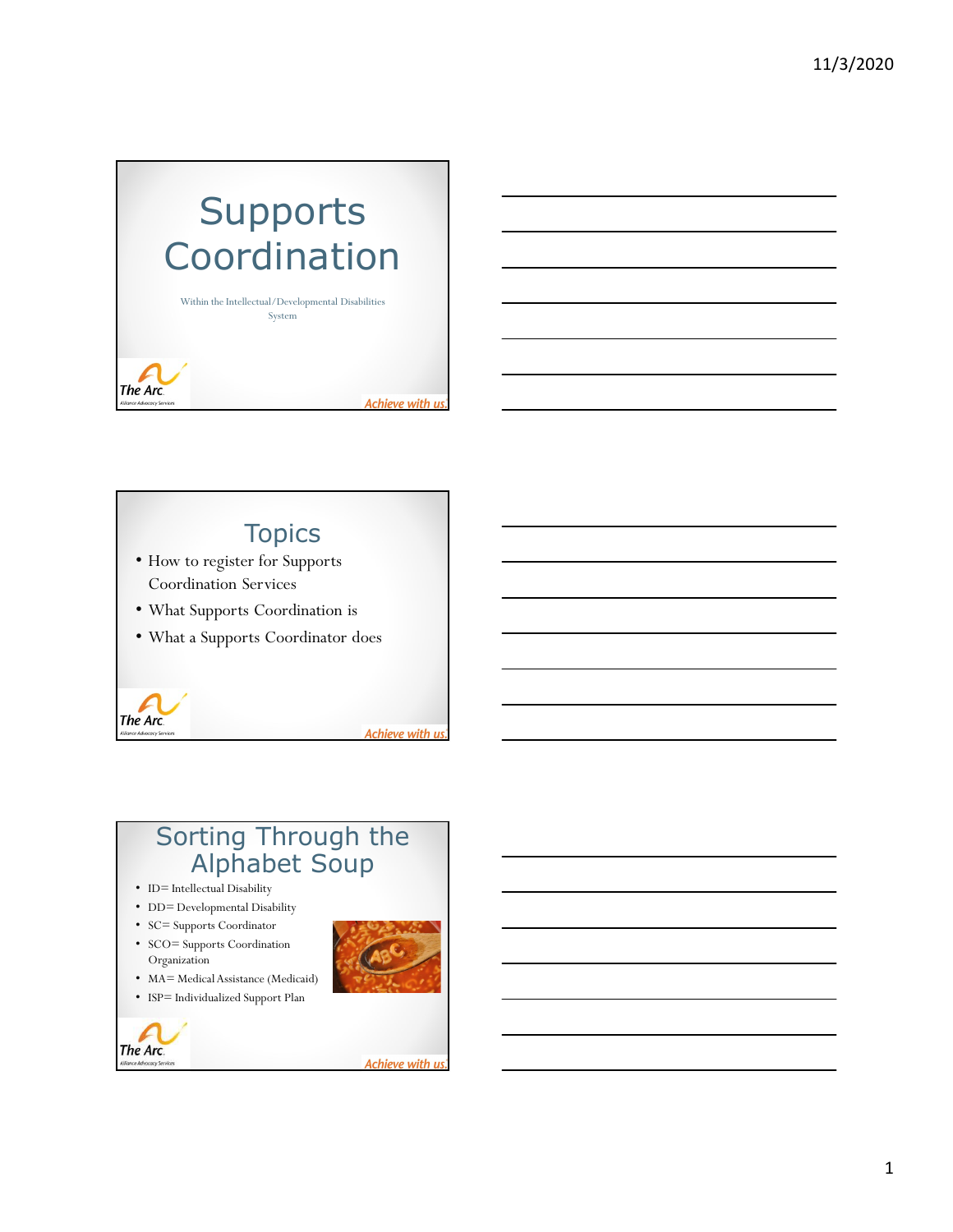### When to Register

- The sooner the better!
- Suggestion is by 14 years old
- ID, Autism, DD diagnosis







## Supports Coordination **Overview**

- Ensure happiness, safety, & quality of life
- Bridge between the individual and their services/supports

• System navigation

The Arc.

ince Advocacy Se



Achieve with us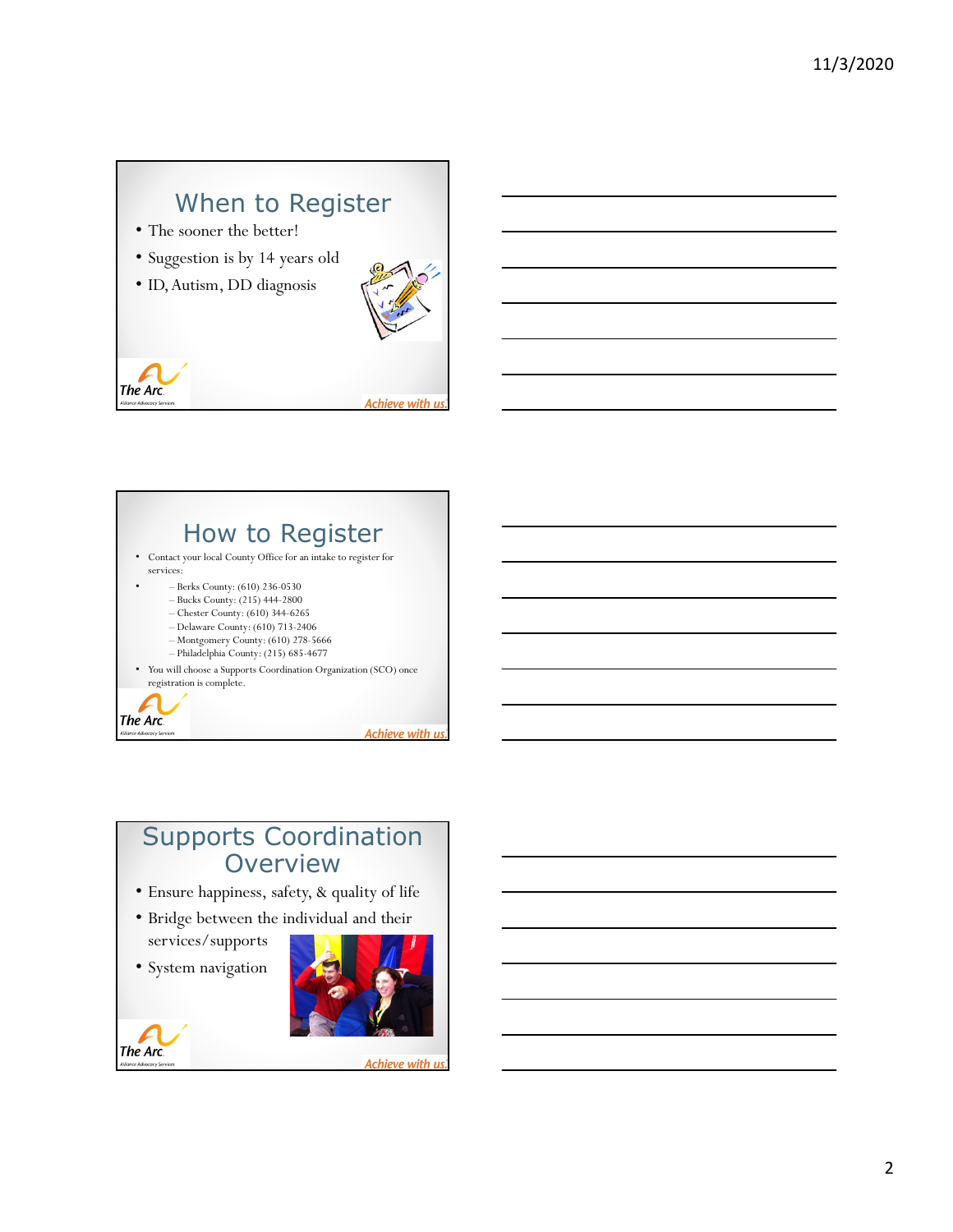# SC's Key Functions

- Locating supports and services
- Coordinating these supports and services
- Monitoring to ensure needs are being met and services are being provided appropriately

The Arc.

Achieve with us



# ID Waiver

- Medicaid program that funds services
- Needs-based
- Waiting list
- Determining services





Achieve with us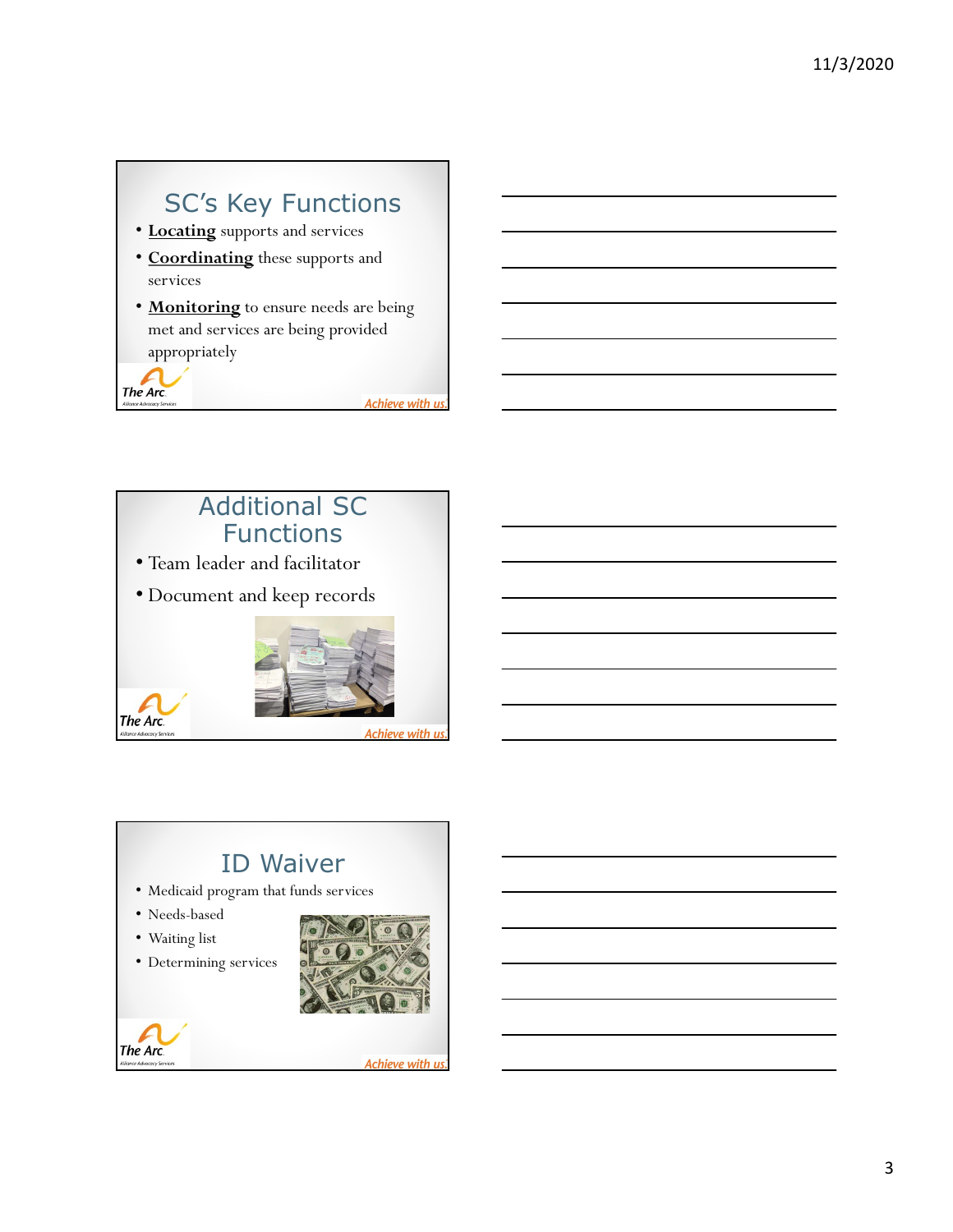



#### Waiver Application Process

Step 2: Completing PUNS and paperwork Categories of PUNS (Prioritization of Urgency of Needs)

- Emergency (within 6 months)
- Critical (within 2 years)
- Planning (2-5 years)

The Arc. nce Advocacy Se

Achieve with us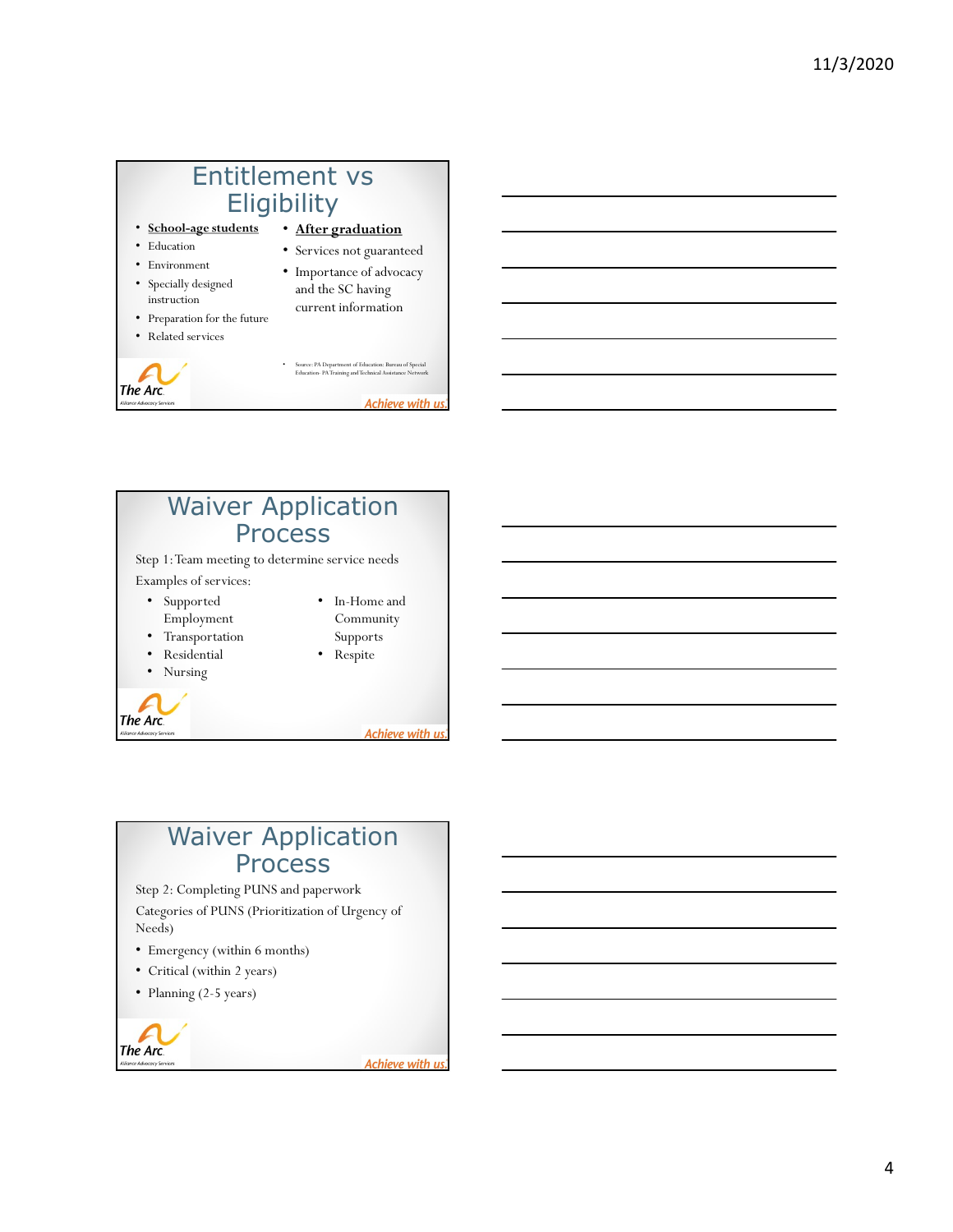#### Waiver Application **Process**

Step 3: SC completes and submits paperwork to the county

- Medical
- Functional-levels
- Financial

SC schedules service tours/meetings

The Arc.

The Arc.

Achieve with us

Achieve with us

## Waiver Application Process Step 4: County determines who receives waiver • Waiver approval, being in the queue • SIS assessment (Supports Intensity Scale) • Service intakes • Updating ISP

ISP and Waiver • Monitoring visits • Service • Annual ISP meeting • Living document The Arc. Achieve with us nce Advocacy S